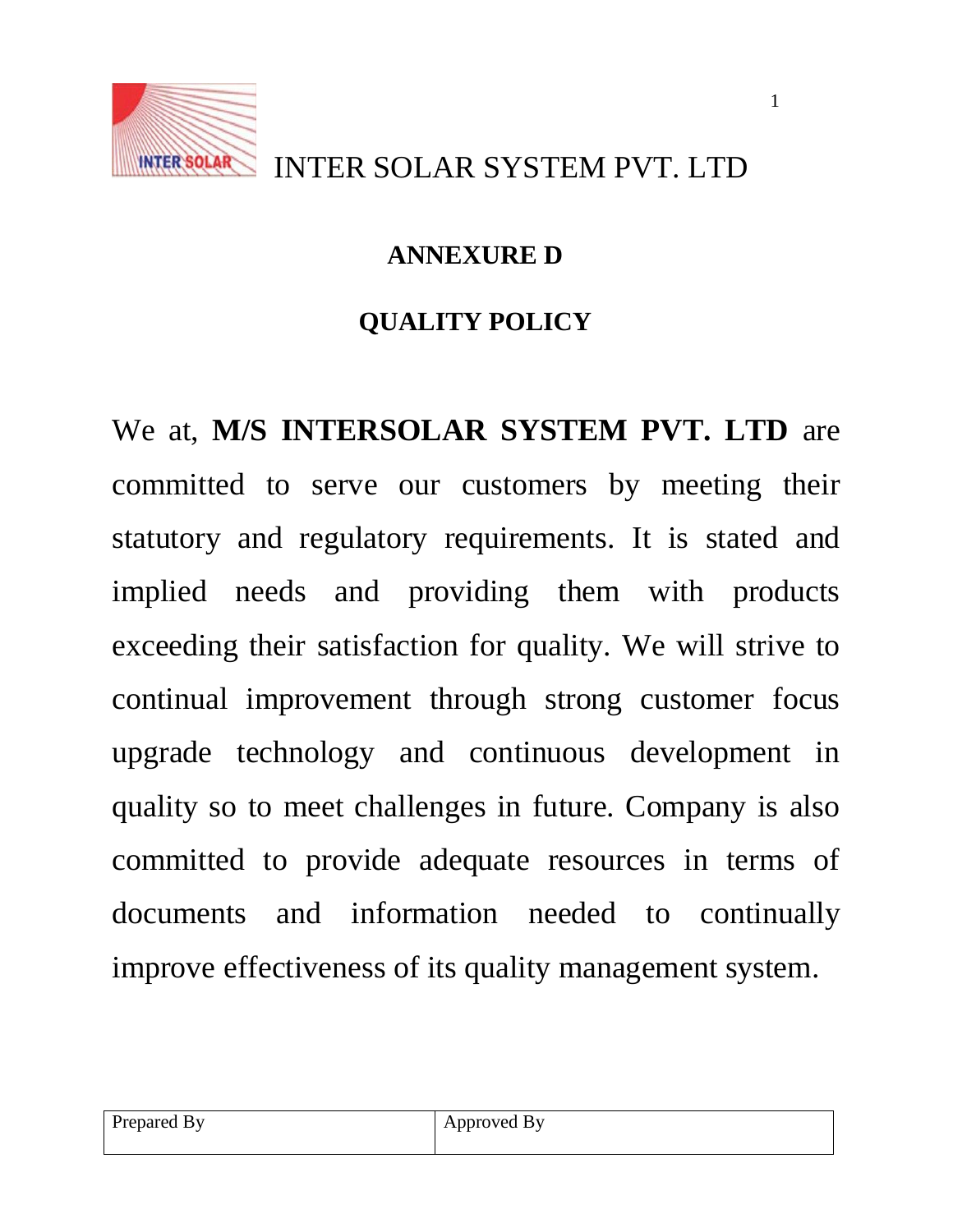

#### **ANNEXURE D**

## **ग ु णवत्ता नीतत**

**हभ, M/S INTERSOLAR SYSTEM PVT. LTD अऩने**

| ग्राहकों                     | की सेवा के लिए प्रतिबद्ध |             |                | हैं          | और |
|------------------------------|--------------------------|-------------|----------------|--------------|----|
| उनकी आवश्यकताओं को पूरा करते |                          |             | हूए            | गुणवत्ता     |    |
| के लिए उनकी सं तुष्टि        |                          |             | से अधिक उत्पाद | प्रदान       |    |
| हैं।<br>करते                 | भविष्य                   | में         | चूनौतियों      | का<br>सामना  |    |
| के<br>करने                   | लिए<br>हम मजब्त          | ग्राहक      | फोकस           | उन्नयन       |    |
| प्रौद्योगिकी                 | और गुणवत्ता              |             | के             | सतत विकास    | के |
| से<br>माध्यम                 | निरंतर                   | सुधार       | करने           | का<br>प्रयास |    |
| करेंगे।                      | कंपनी<br>गूणवत्ता        |             | प्रबंधन        | प्रणाली      |    |
| Prepared By                  |                          | Approved By |                |              |    |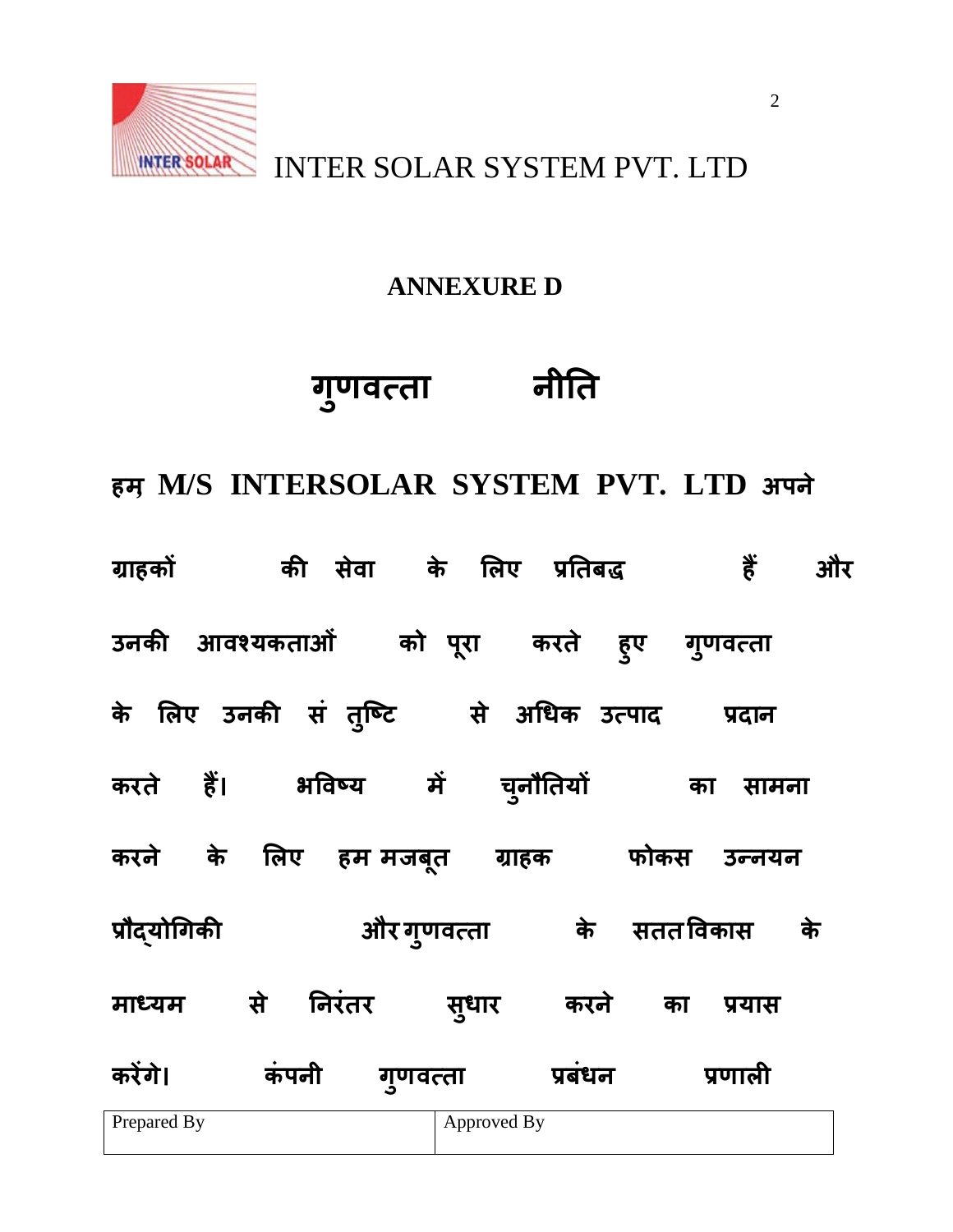

|                   | की लगातार प्रभावी | रूप से स् <b>धा र</b> करने के लिए |                   |    |      |
|-------------------|-------------------|-----------------------------------|-------------------|----|------|
| आवश्यक दस्तावेजों |                   |                                   | औरसूचना के संदर्भ |    | ्में |
| पर्याप्त          | संसाधन            | <b>उपलब्ध</b>                     | कराने             | के | लिए  |
| प्रतिबद्ध         | है।               |                                   |                   |    |      |

#### **ANNEXURE D**

#### **ENVIRONMENTAL POLICY**

**INTERSOLAR SYSTEM PVT. LTD management and staff are committed and responsible corporate citizen in protecting the environment. We are committed to complying with accepted environmental practices, including the commitment to meet or exceed applicable legal and other requirements, to strive for continual improvement in our environmental management system, to minimize the creation of wastes and pollution. We** 

| Prepared By | Approved By |
|-------------|-------------|
|             |             |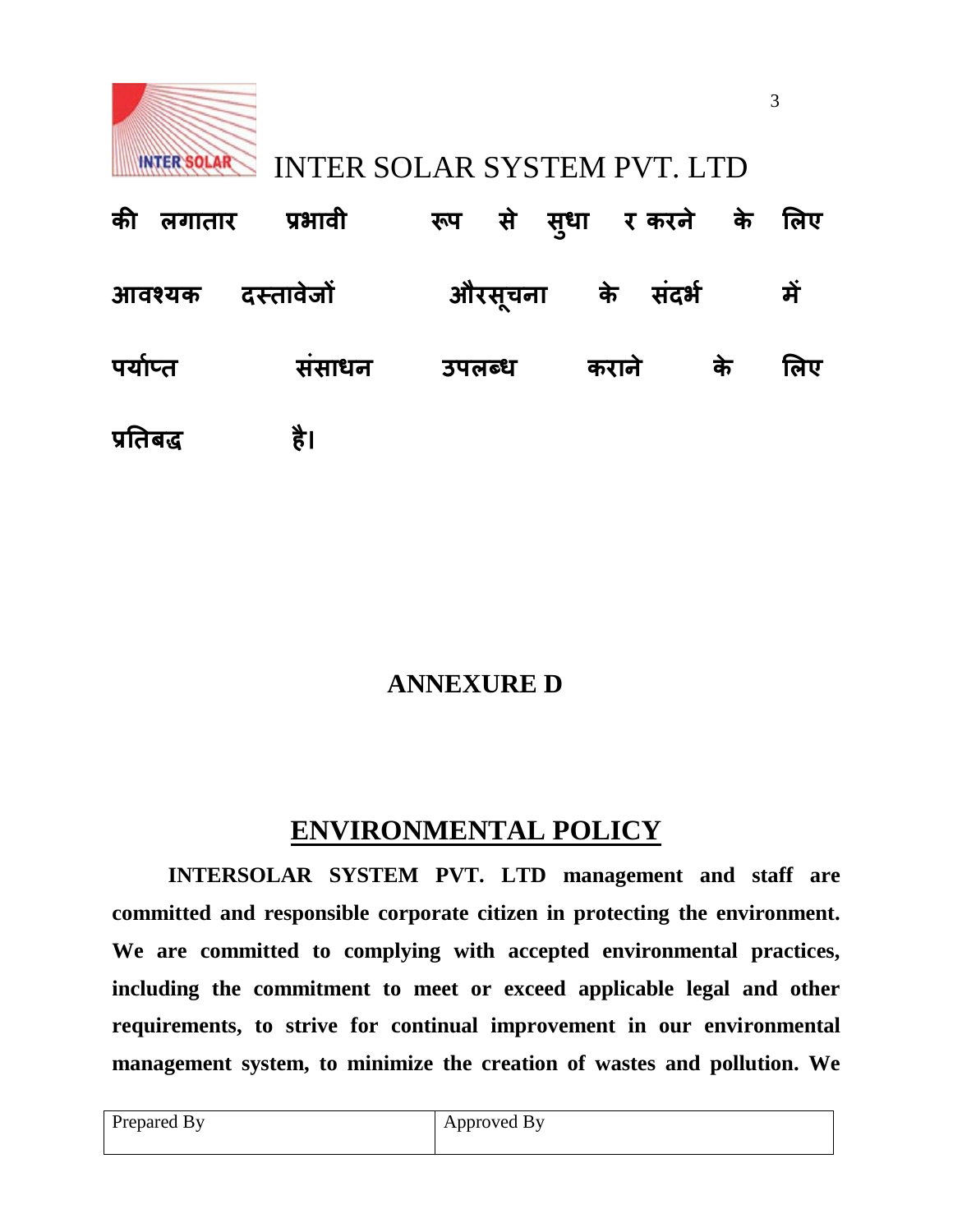

**will, therefore, manage our processes, our materials, our people in order to reduce the environmental impacts associated with our work.** 

**Our Environmental Policy provides the framework for setting and reviewing environmental objectives and targets. Our Environmental Policy is documented, implemented and maintained and communicated to all interested parties.** 

**INTERSOLAR SYSTEM PVT. LTD pledges to implement and operate the Environmental Management System to further enhance environmental performance.** 

**This policy will be communicated to all parties interested in the performance of our environmental management system, including the public.**

**Our main objectives and commitments are to:** 

- **Compliance with all legal and other requirements**
- **Reduce, reuse and recycle waste**
- **Improve the efficiency of energy to reduce waste**
- **To increase the green environment in the premises.**
- **To increase energy efficient light source in the premises.**

| $\sqrt{ }$<br>Prepared By | Approved By |
|---------------------------|-------------|
|                           |             |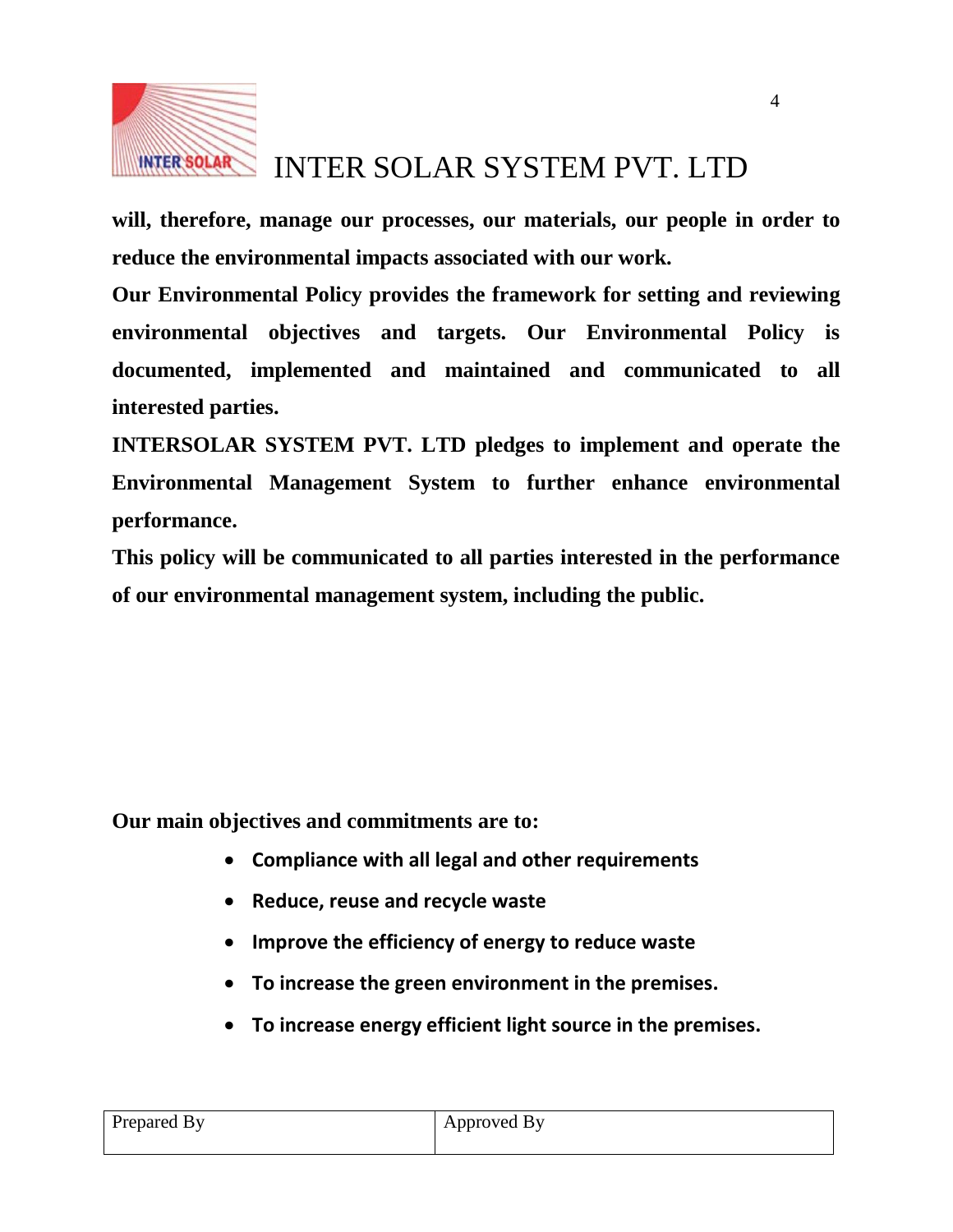

# INTER SOLAR SOLAR SYSTEM PVT. LTD

#### **ANNEXURE D**

### **ऩमाभवयण नीतत**

**INTERSOLAR SYSTEM PVT. LTD ऩमाभवयण की सुयऺा भें एक ष्जम्भेदाय काऩोयेि है। हभ अऩने ऩमाभवयणीम प्रफंधन प्रणारी भें रगाताय सु धाय के लरए प्रमास कयेंगे। कचये औयप्रदष ू ण के तनभाभण को कभकयने के लरए राग ू कान ू नी औय अन्म आवश्मकताओं को ऩ ूया कयेंगे। उससे अधधक के लरए प्रतत फद्धता सहहत स्वीक ृत ऩमाभवयणीम प्रथाओं का ऩारन कयने के लरए प्रततफद्ध हैं। इसलरए , हभाये कामभ से ज ुडी ऩमाभवयणीम प्रबावों को कभ कयने के लरए , हभ अऩनी प्रक्रिमाओं , हभायी साभधग्रमों औयहभाये रोगों का प्रफंधन कयेंगे।**

**हभायी ऩमाभवयणीम नीतत ऩमाभवयण उद्देश्मों औय रक्ष्मों की स्थाऩना औयसभीऺा के लरए रूऩयेखा प्रदान कयती है। हभायी ऩमाभवयण नीतत सबी दस्तावेजों का दस्तावेजीकयण , कामाभष्न्वत औय यख-यखाव औयसबी को बेजी जाती है। ऩमाभवयणीम प्रदर्नभ को आगे फढाने के लरए ऩमाभवयण प्रफंधन प्रणारी को राग ू कयने औयसंचालरत कयने के लरए M/S INTERSOLAR SYSTEM PVT. LTD**

| Prepared By | Approved By |
|-------------|-------------|
|             |             |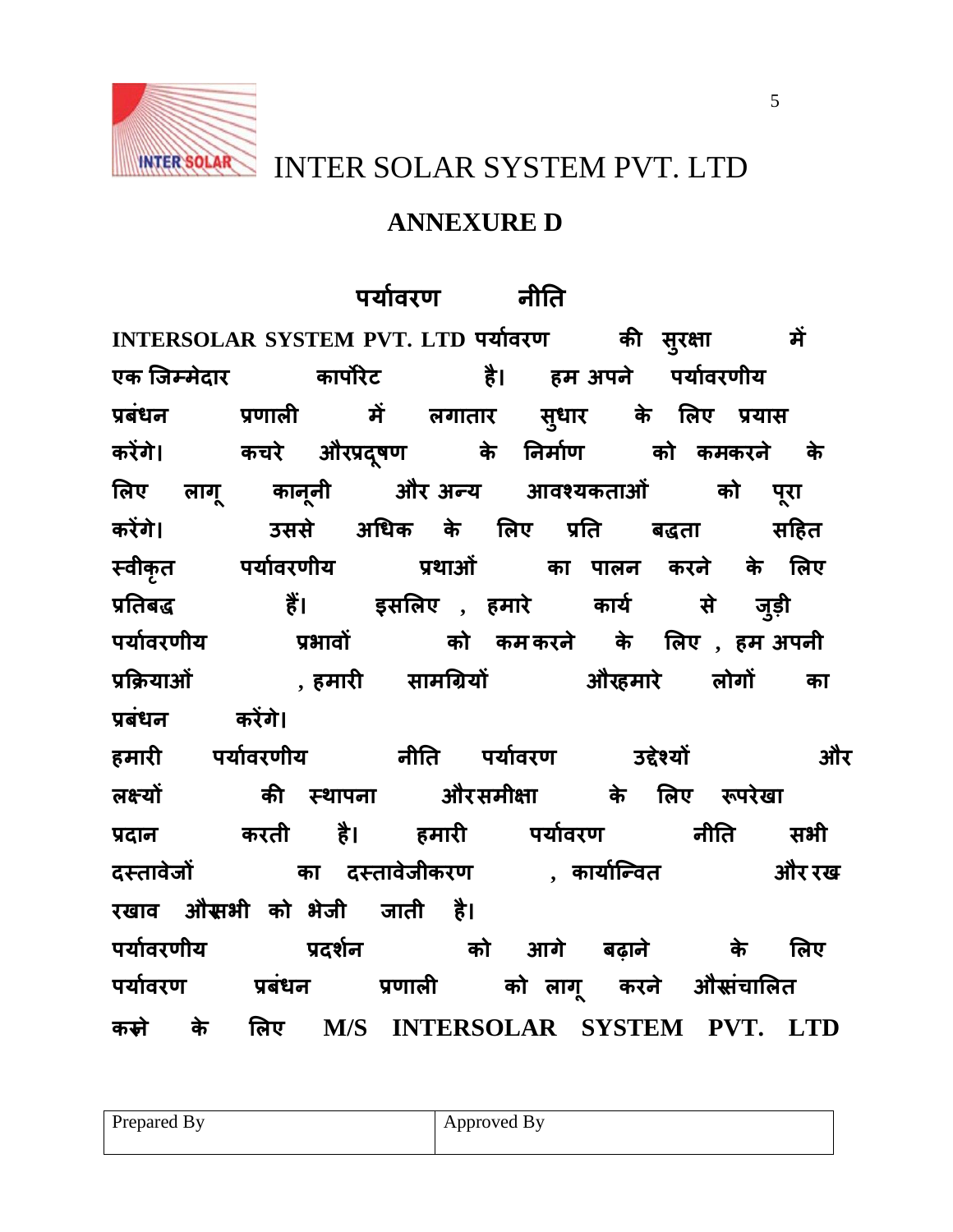

**प्रततफद्ध हैं । हभाये भ** मुख्य **ख्म उद्देश्मों औय प्रततफद्धताओं तनम्न हैं :**

- **सबी कान ू नी औय अन्म आवश्मकताओं के साथ अन ु ऩारन कयना**
- **कचये को कभकयें , ऩ ु न : उऩमोग कयें औय ीसामकर कयना**
- **कचये को कभकयने के लरए ऊजाभ की दऺता भें सु धाय कयना**

**इस नीतत को सबी ऩमाभवयणीम प्रफंधन प्रणारी के प्रदर्नभ भें रुधच यखने वारे सबी दरों को सू धचत क्रकमा जाएगा , ष्जसभें जनता बी र्ालभर है।**

#### **ANNEXURE D**

#### **OCCUPATIONAL HEALTH AND SAFETY POLICY**

**M/S INTERSOLAR SYSTEM PVT. LTD is committed to have all its operations safe and protected against all hazards affecting occupational safety & health of its employees:**

**Our Aim at M/S INTERSOLAR SYSTEM PVT. LTD is:**

 **To create and develop such working conditions and environment which are conducive to safety & health of employees.**

| Prepared By | Approved By |
|-------------|-------------|
|             |             |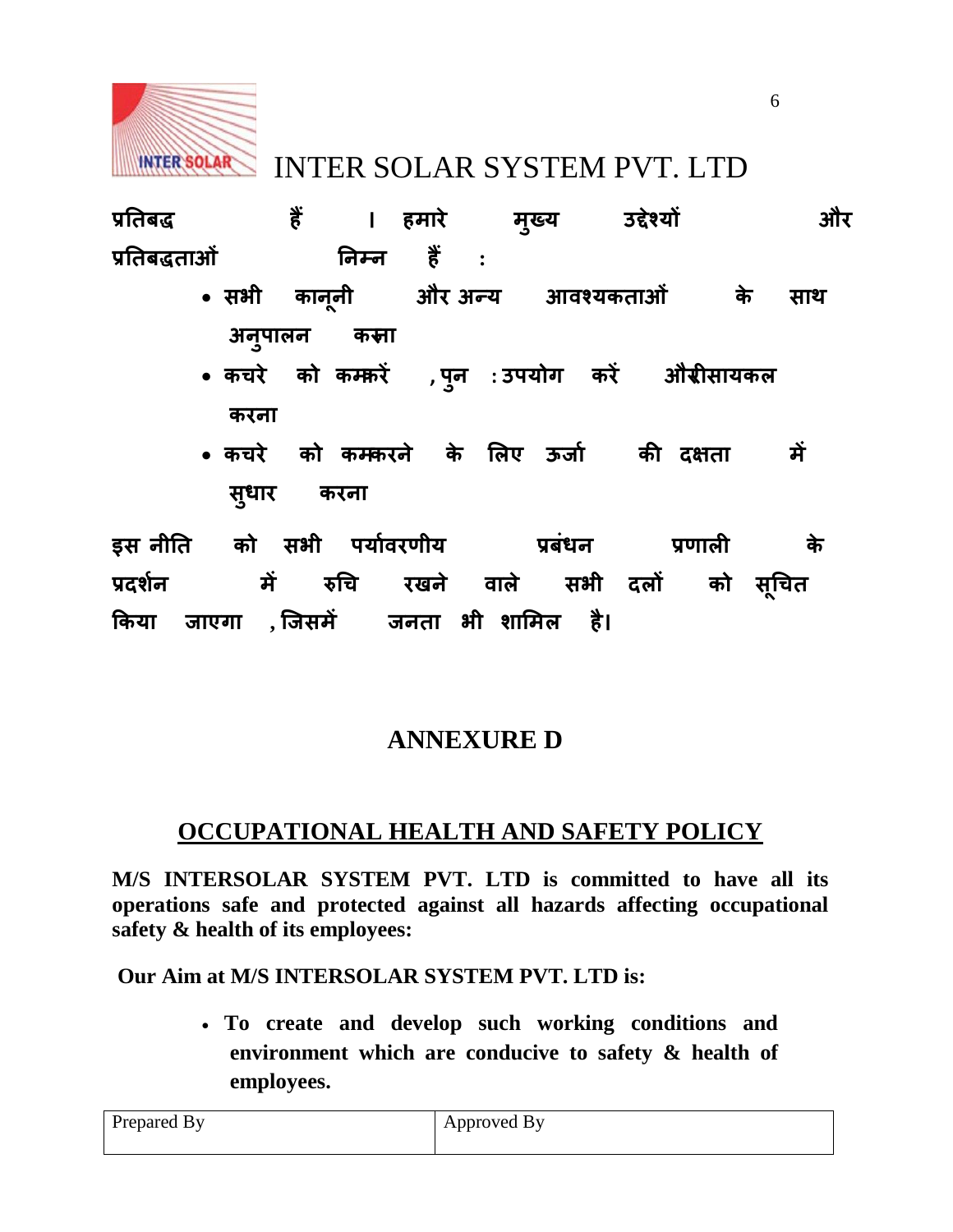

- **To make our process free from accidents and illnesses, gradually.**
- **To work in an organized manner to make Continual Improvement in the area of Occupational Safety & Health.**
- **To make objective based efforts for reducing unsafe and unhealthy work practices / conditions.**
- **To educate/train our employees in the area of Occupational Safety & Health and make continuous efforts to create awareness among all concerned on this subject.**
- **To develop an adequate investigation system which can help avoiding reoccurrence of accidents.**

**To comply with all the applicable legal & other requirements / regulations and to cooperate with the authorities concerned.**

#### **ANNEXURE D**

| व्यावसायिक                          |         | स्वास्थ्य    | औस्सुरक्षा  | नीति         |
|-------------------------------------|---------|--------------|-------------|--------------|
| M/S INTERSOLAR SYSTEM PVT. LTD अपने |         |              | कर्मचारियों | के           |
| व्यावसायिक                          | सुरक्षा | औस्त्वास्थ्य | को प्रभावित | वाले<br>करने |
| सभी खतरों से अपने सभी कार्यों       |         |              | को सुरक्षित | औसंरक्षित    |
| करने के लिए प्रतिबद्ध               |         | हैं :        |             |              |

| Prepared By | Approved By |
|-------------|-------------|
|             |             |